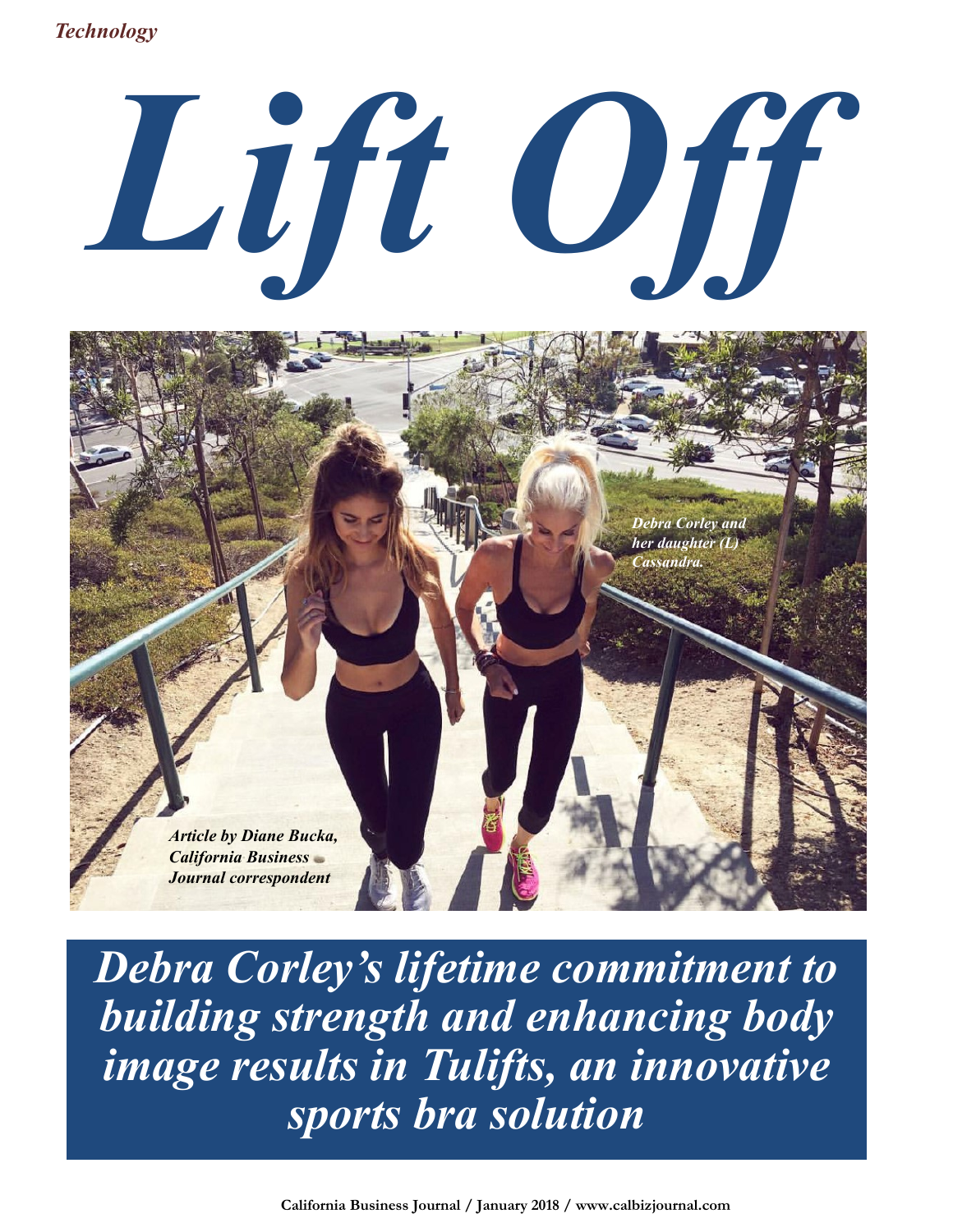## *Technology*

 $\mathbf{W}$ hen Debra Corley walks

into a room, "powerful" may not be the first word that comes to mind. Striking yet petite, the initial impression belies the fierce determination, tenacity and conviction that drove her to invent and market a revolutionary product that is all about empowerment.

Diagnosed with severe scoliosis (curvature of the spine) at the age of 12, Debbie faced challenges and adversity far beyond the painful self-esteem problems that many pre-teen girls endure. When



her parents opted out of recommended surgery, she chose to dedicate herself to learning everything she could to enhance her circumstances. She fervently researched how to help her body heal and strengthen itself through nutrition and exercise.

Debbie, of all people, knows the importance of self -worth, and that body image supports esteem.

Yes, she faced teasing for her difference. But, rather than despair or feeling self-conscious about the curve in her spine, she focused her mind on being the best version of herself. In fact, it was the yearning to enhance her own strength and confidence that Tulifts™ was born.

Decades of working out herself and hearing from other women who prioritize being physically active, it became increasingly apparent that while sports bras may appear more fashionable, they haven't become more functional, comfortable or flattering. So Debbie began her journey to solve the many shortcomings of existing options in workout wear.

#### Them?

Tulifts are a revolutionary insert to replace the inadequate, flimsy ones that arrive with most sports bras.

"Women have been unhappy with conventional sports bras for so long, and there hasn't been any real improvement," Debbie says. "Tulifts inserts are a completely new concept, made with the highest quality materials and design details."

The lightweight, breathable inserts are simply placed in any garment with built-in pockets – whether it's a sports bra, swimwear, bralette or even an evening gown – and they stay in place to giving support and build confidence.

Tulifts' inserts, is a patent-pending technology, offers support for the outer, inner, and under a woman's breast, a completely new concept in sports bras which securely conforms to natural curves in a way that standard inserts cannot.

"They allow women to engage in all types of activities – whether it's being upside down in a yoga pose, diving to the ground in a volleyball game,

What Are Tulifts and Why Do Women Want